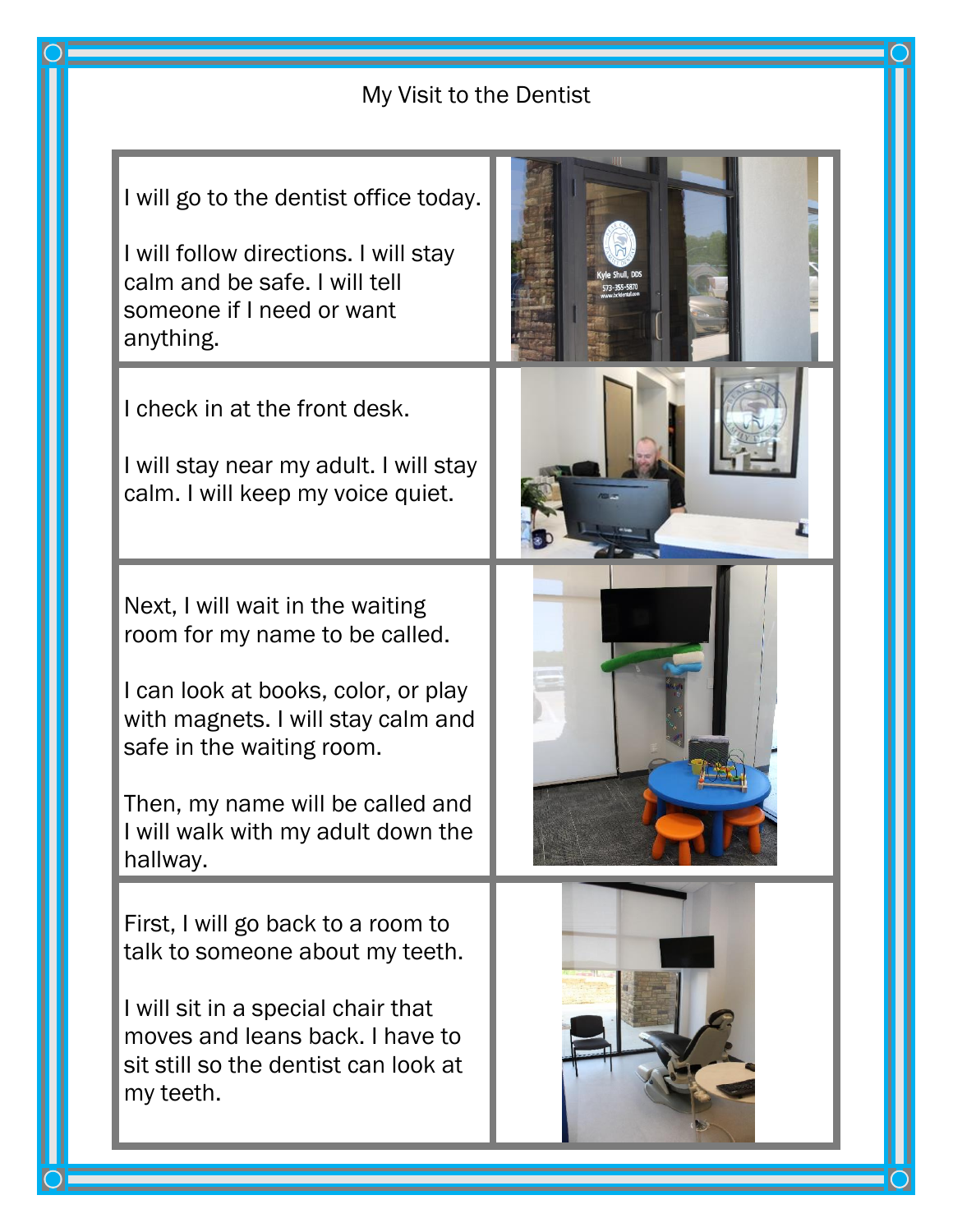## My Visit to the Dentist

The dentist will wear special glasses to protect his eye and help him see my teeth. The glasses have a flashlight on them. I can tell him if they are too bright.

The dentist wears a mask over his mouth and gloves on his hand. I don't need to feel scared. My dentist is so nice.

Next, the dentist may use special tools to count and clean my teeth. The tools may make strange noises. I will stay still in my chair. The dentist will be very gentle.

I can use some toys or hold the tooth pillow to help me stay calm.

If I am really scared, the dentist can put a special mask over my nose. The air in the mask can help me calm down. I will take deep breaths through my nose.

I can tell the dentist if I need a break.











l